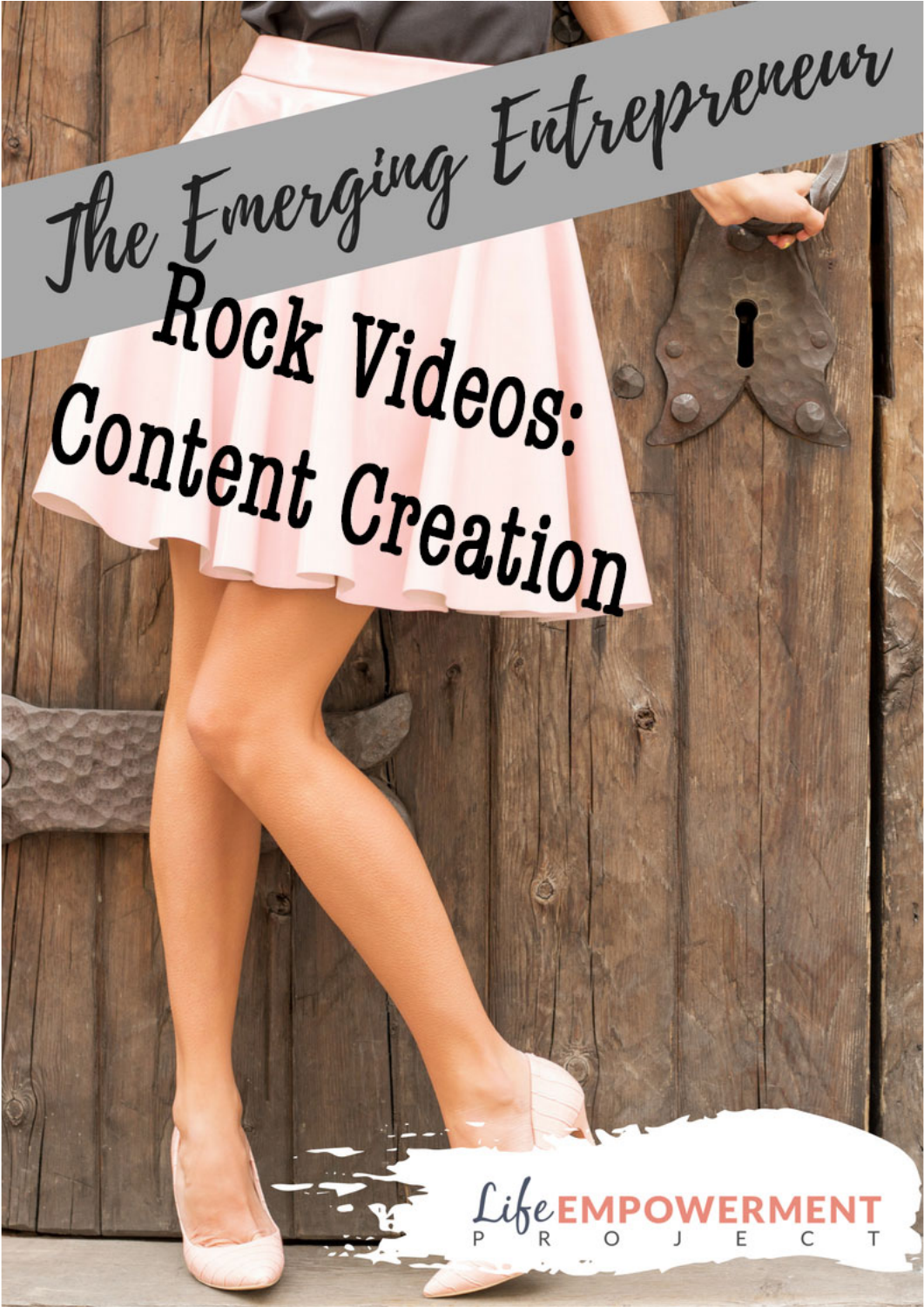### Day 2 – CONTENT CREATION

Strategic content is the key. There's no point creating content off the bat every time – when you plan ahead you save heaps of time and energy AND your content all gels together.

Remember that this is a long-term game you're playing – and if you're in it for the short-term gains then frankly you're in the wrong industry! Consistency over the long-term is what is going to bring you huge business results and help you change thousands of lives. Add huge value and you'll be rewarded, it's the Universal Law of Reciprocity…and Universal Laws can't be broken!

We always liken business in this sense to a relationship – if you were dating someone and they suddenly disappeared for days on end, would you trust them more or less? Your audience is getting to know you at this stage – so consistency is a great way to build trust and let them get to know you.

Plan your content in advance and execute on it reliably – you'll build a phenomenal reputation and a queue of people who are eager to work with you. Remember, what you'll be sharing in your videos is your expertise – you might doubt this from time to time and that's completely normal, but it's also important that you show up despite any doubts and just keep sharing. What you know is incredibly valuable and people are waiting for that knowledge!

Start creating a list on your phone or computer of ideas – add to it every time you have a brainwave so when you're planning your month's content, you already have hot topics ready and waiting – saving time, effort and brain power!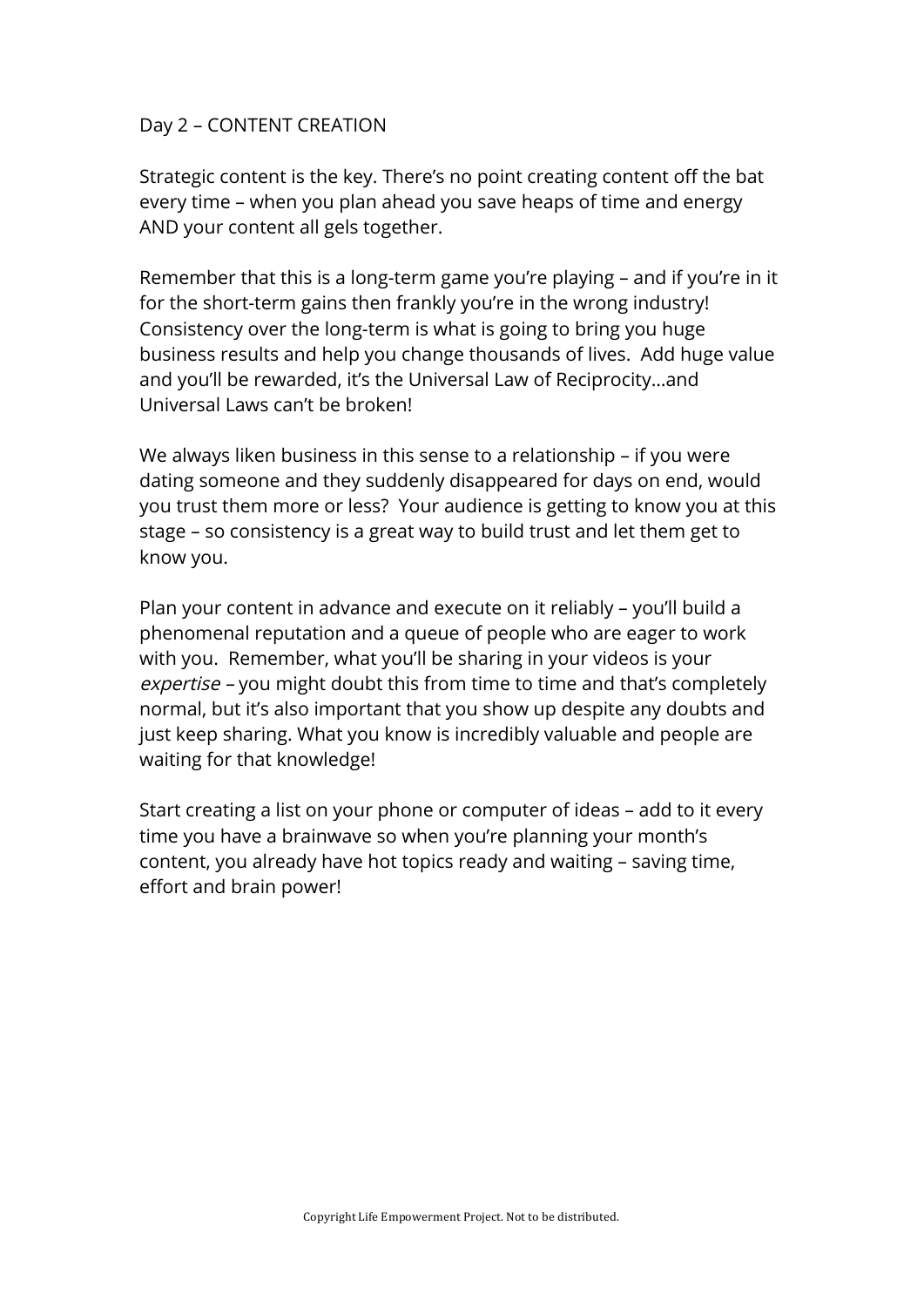# **Content Generating Questions**

Brain dump: what does my audience WANT?

Brain dump: what does my audience NEED?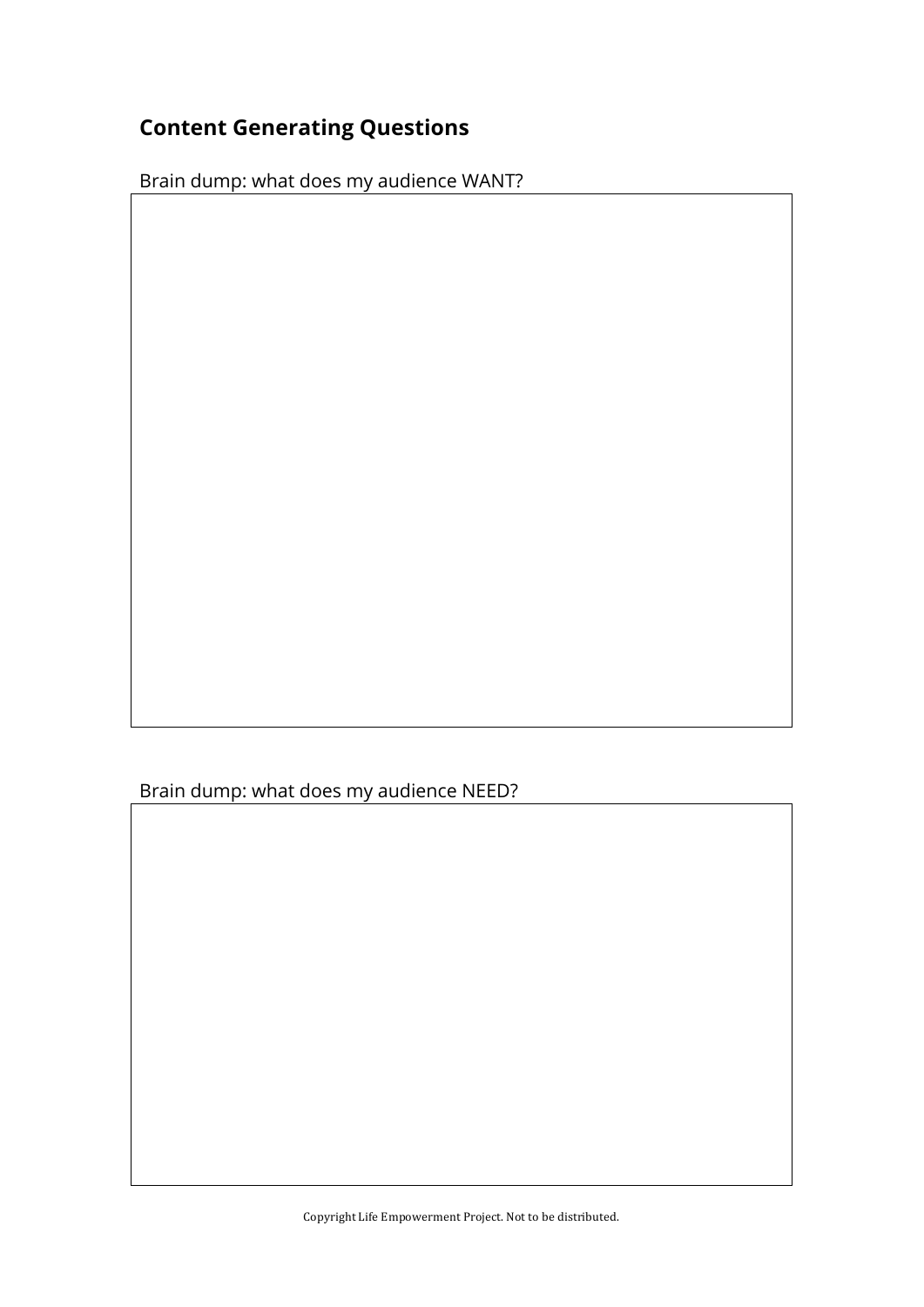| What do I know that my audience doesn't yet? |  |
|----------------------------------------------|--|
|----------------------------------------------|--|

How is my approach different from what they've experienced before?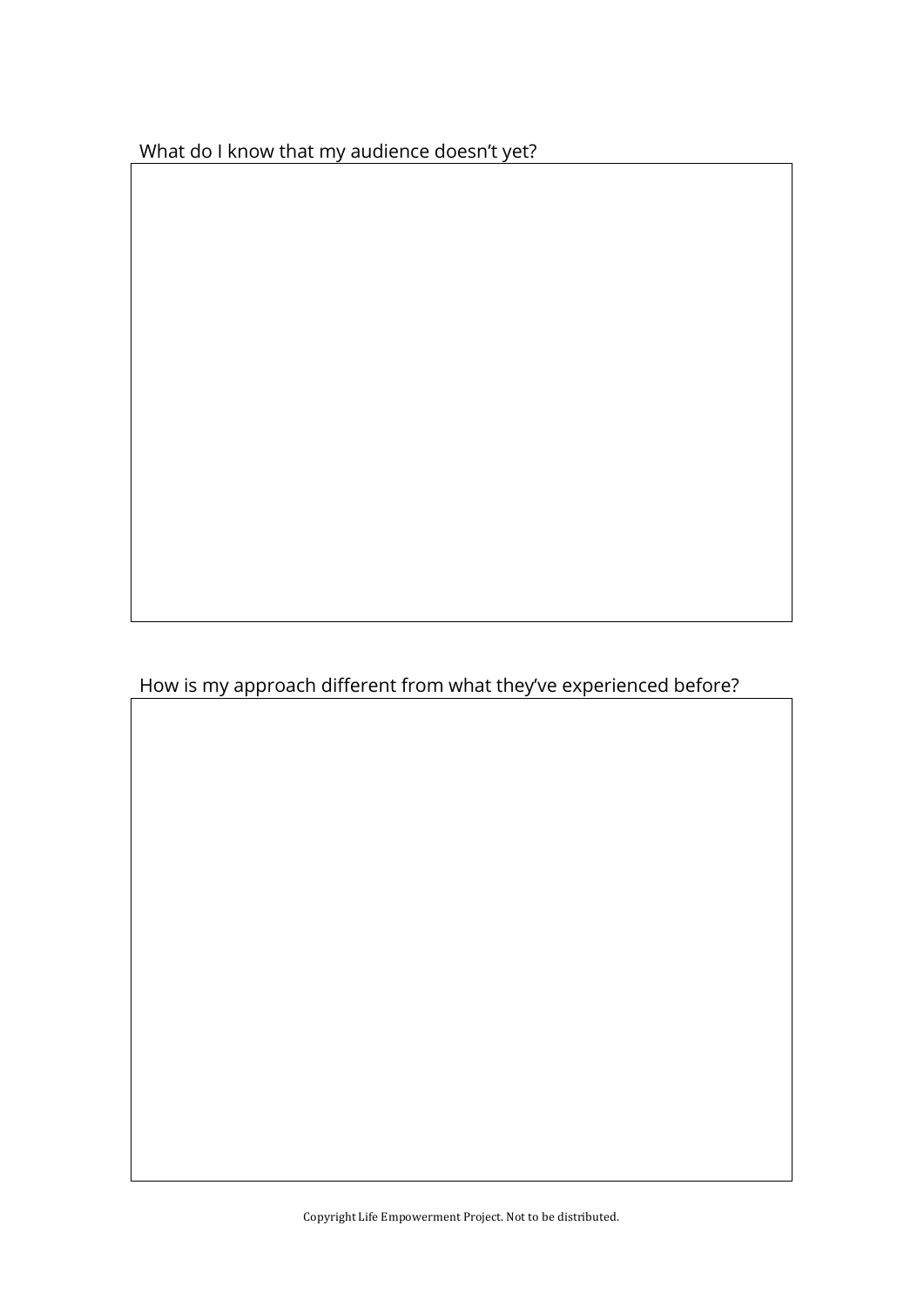What are my audiences' challenges & pain points on a day-to-day basis?

What is my audiences' deepest desire long term?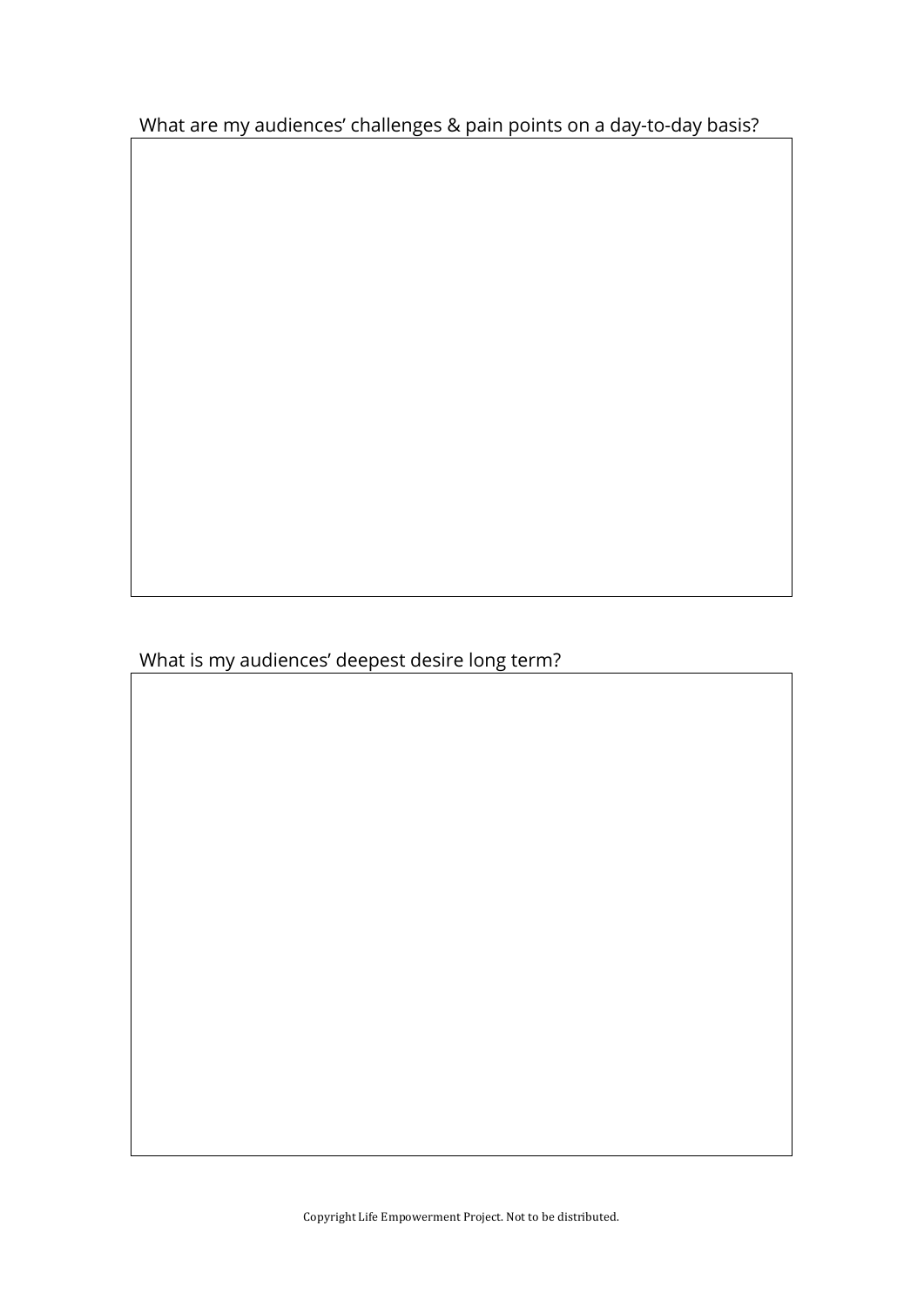What is the answer/solution my audience is desperate for right now?

What are my audiences' goals and targets?

What is their *reason* for wanting what they desire? i.e. what will change once they've got it?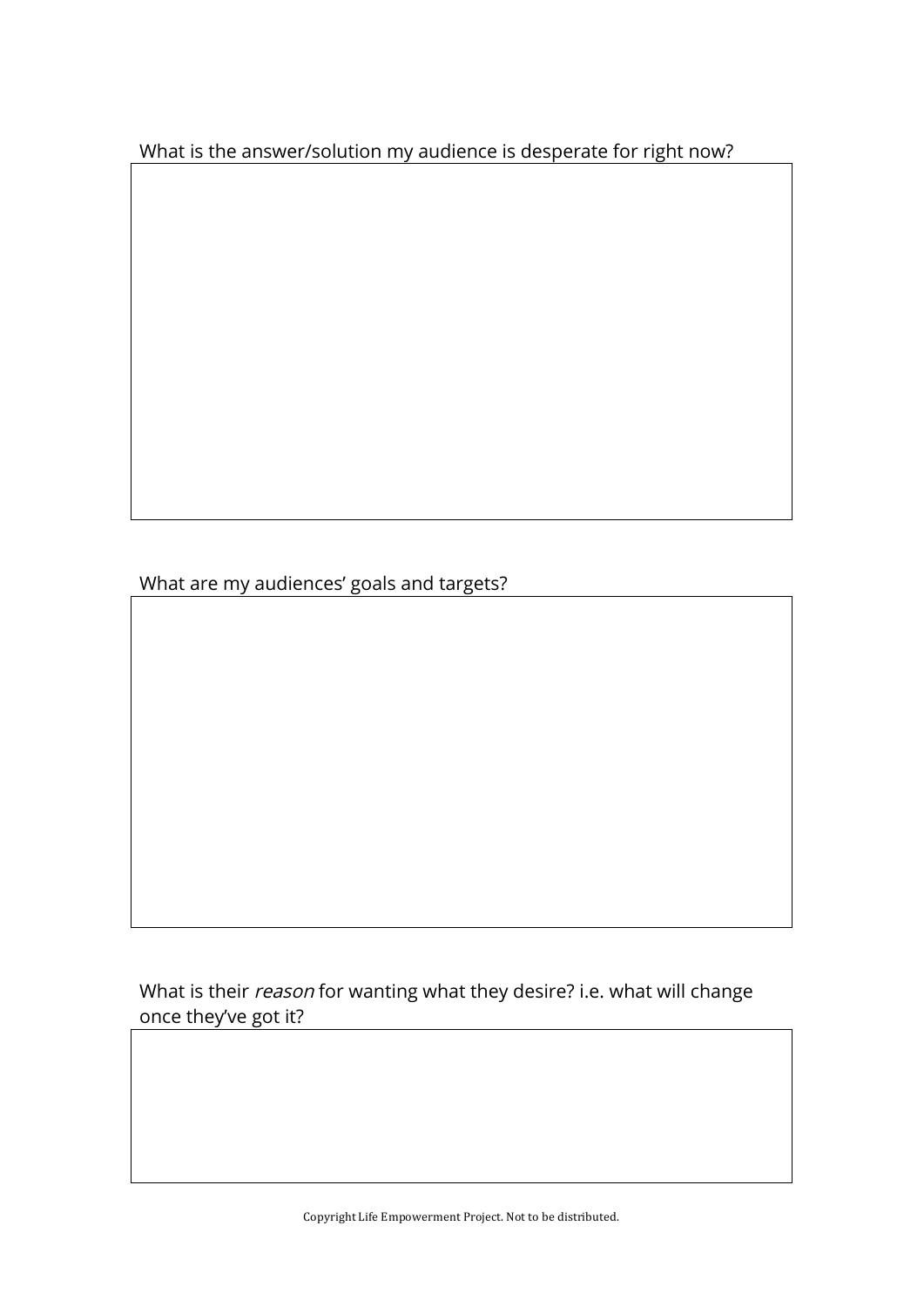## **Get the "Inside Scoop":**

Find someone who fits the criteria of your ideal client – circumstance-wise and personality-wise. Take them for coffee – find out about their wants, frustrations, and what they're striving towards. The more specific, the better. Take notes and be sure to cover the following questions (you can fill these in in the boxes provided to keep all your niche connection work together for quick and easy referencing).

What are the most pressing problems your ideal client is facing?

What is the thing they are most stuck with right now?

What keeps them up at night?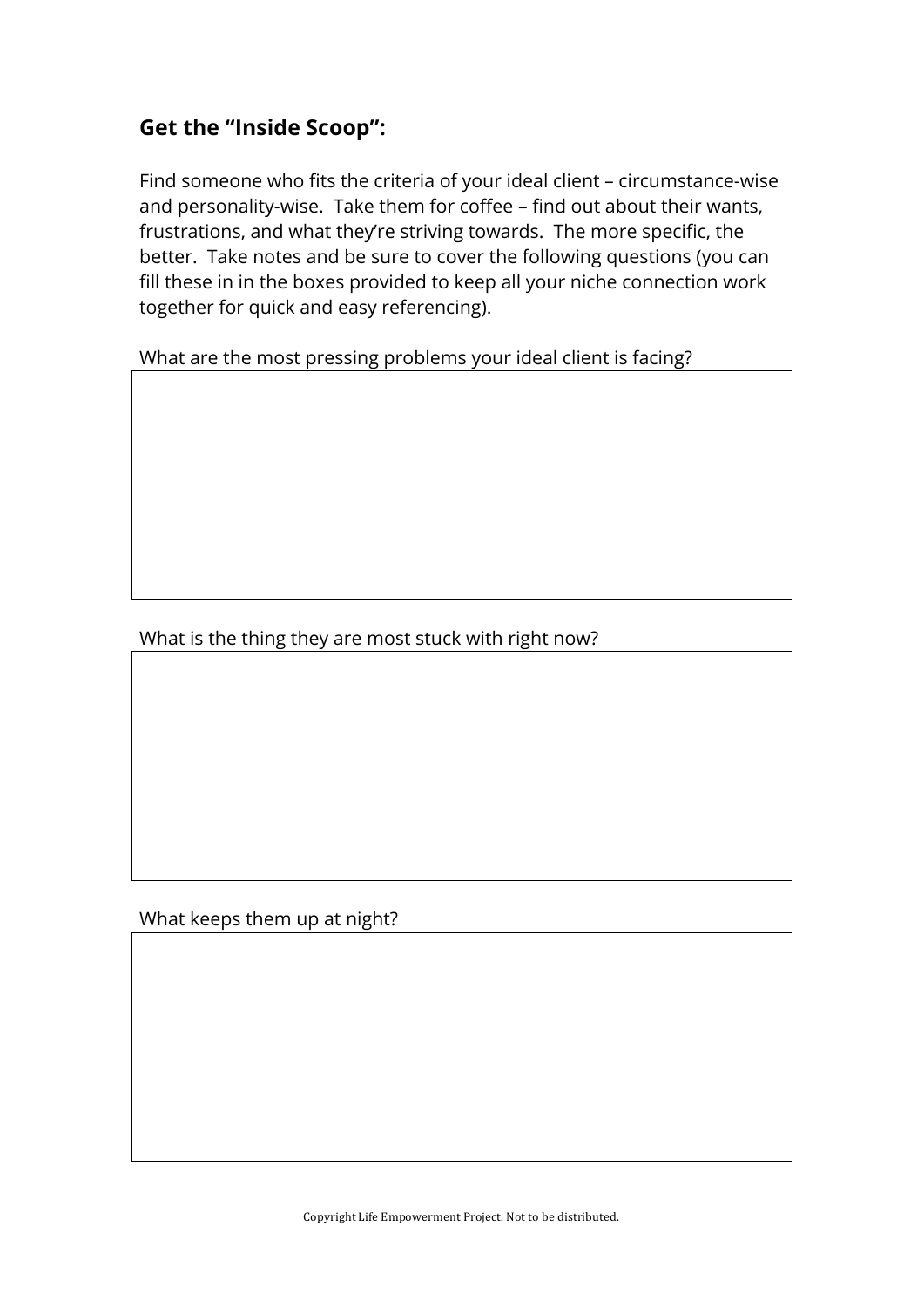What would they pay money to have the solution/answer to right now?

Use all of these notes and answers to create at least 10 hot topic ideas of videos you'd love to share with your followers. To help you perfect the titles, we've added a few structuring options (as suggestions only) below…

## **Great templates for creating engaging titles for your videos:**

 $How L...$ 

i.e. How I Signed My First 50 Clients

From X to Z

i.e. From Burnout To Booming Business - My Insider Tip That Made All The Difference

The Number 1 Thing You Need To…

i.e. The Number 1 Thing You Need To Do To Double Your Business This Quarter

3 Secret Steps…

i.e. 3 Secret Steps To Overcome Any Business Freakout

### 7 Secrets To Help You \_\_\_\_

i.e. 7 Secrets To Help You Attract More Clients Without Spending Any More Money On Marketing

### How To…

i.e. How To Set Up Your Online Marketing So You Can Attract Customers While You Sleep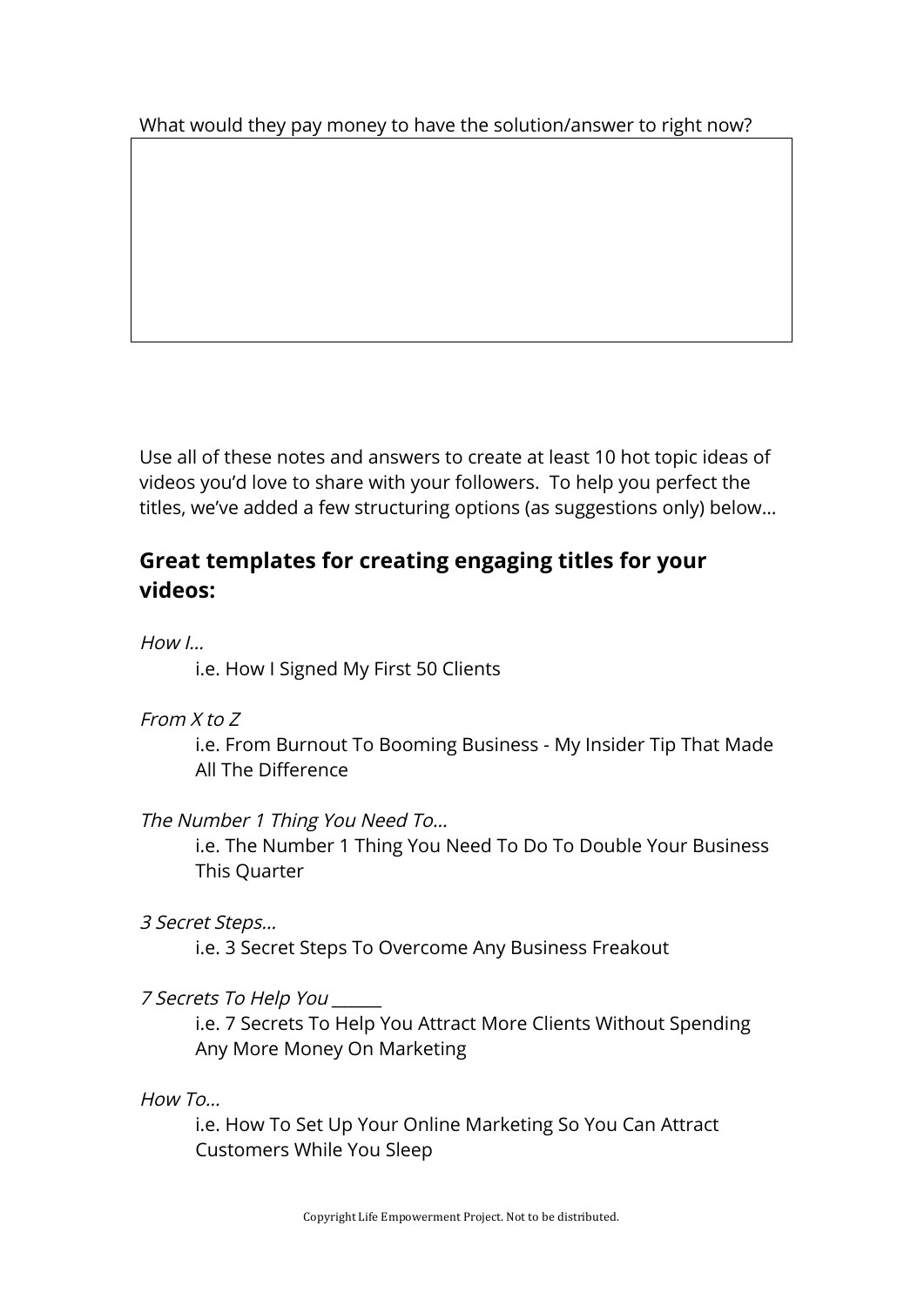Stop X Until Y…

i.e. Stop Spending Money On Marketing Until You Get This In Place

Stop X To Achieve Y Without Z…

i.e. Stop The 'Hustle' Mentality To Grow Your Business Without Sacrificing Your Family Life

Until X, You'll Never Y…

i.e. Until You Do The Inner Work, You'll Never Earn 6-Figures Working For Yourself

## **VLOGS/SOCIAL MEDIA VIDEO SIMPLE STRUCTURE**

**Introduce yourself:** Hey I'm Vicky Murgatroyd from Life Empowerment Project and in this blog we'll be talking about XYZ.

**Introduce your topic:** why your audience need to know this and how they will benefit – i.e. why stick around!

**Content:** main body of what you have to deliver. I find splitting this into pillars often works i.e. 3 Simple Steps To…

**Recap:** this is what we've learned today

**REHASH:** (Remember Everyone Has A Sale Hidden) – i.e. if you've enjoyed this blog/video today, please share it so we can reach even more women with this powerful message!

This is also called a Call To Action (CTA) – telling the viewer or reader what you want them to do next.

**Close:** i.e. Thanks for watching today guys, I'll see you in next week's blog – in the mean time, live empowered and be inspired.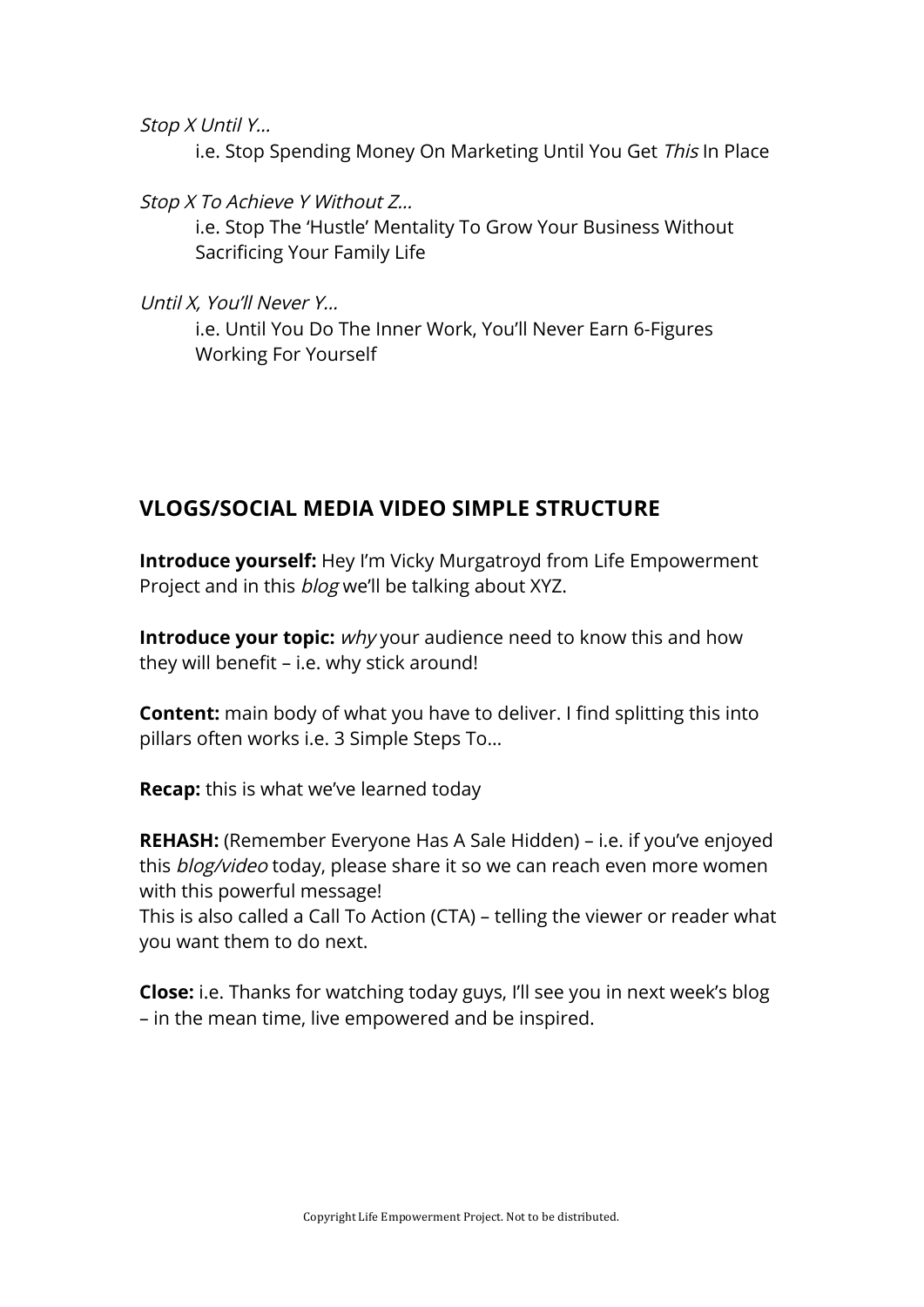#### MONTHLY PLANNER!

Theme your month/weeks/days to help the content ideas flow.

i.e. some months, our blogs might be focused around mindset and common issues people come up against in terms of this, other months it might be around client attraction.

You don't have to announce what your theme is to your audience, it's more for your ease of creation.

#### **Example:**

Week  $1:29^{th}$  January 2018 Day: Monday Type: Live video on Facebook Theme: Mindset Title: "You can't be a victim and a coach"

Split your own table with the number of columns representing how many videos you'd like to do per week.

#### **Example:**

| Week 1: | 29 <sup>th</sup> January 2018 |                  |                      |
|---------|-------------------------------|------------------|----------------------|
| Day:    | Monday                        | Wednesday        | Friday               |
| Type:   | Live video on                 | <b>Blog</b>      | Live video into      |
|         | Facebook                      |                  | Facebook group       |
| Theme:  | Mindset                       | Marketing & tech | Q&A interaction      |
|         |                               |                  |                      |
| Title:  | "You can't be a               | "7 Steps to Make | "Live chat for       |
|         | victim and a                  | Epic Videos Even | Rock Videos For      |
|         | coach"                        | If You're Shit   | <b>Your Business</b> |
|         |                               | Scared"          | Challenge"           |

Your turn…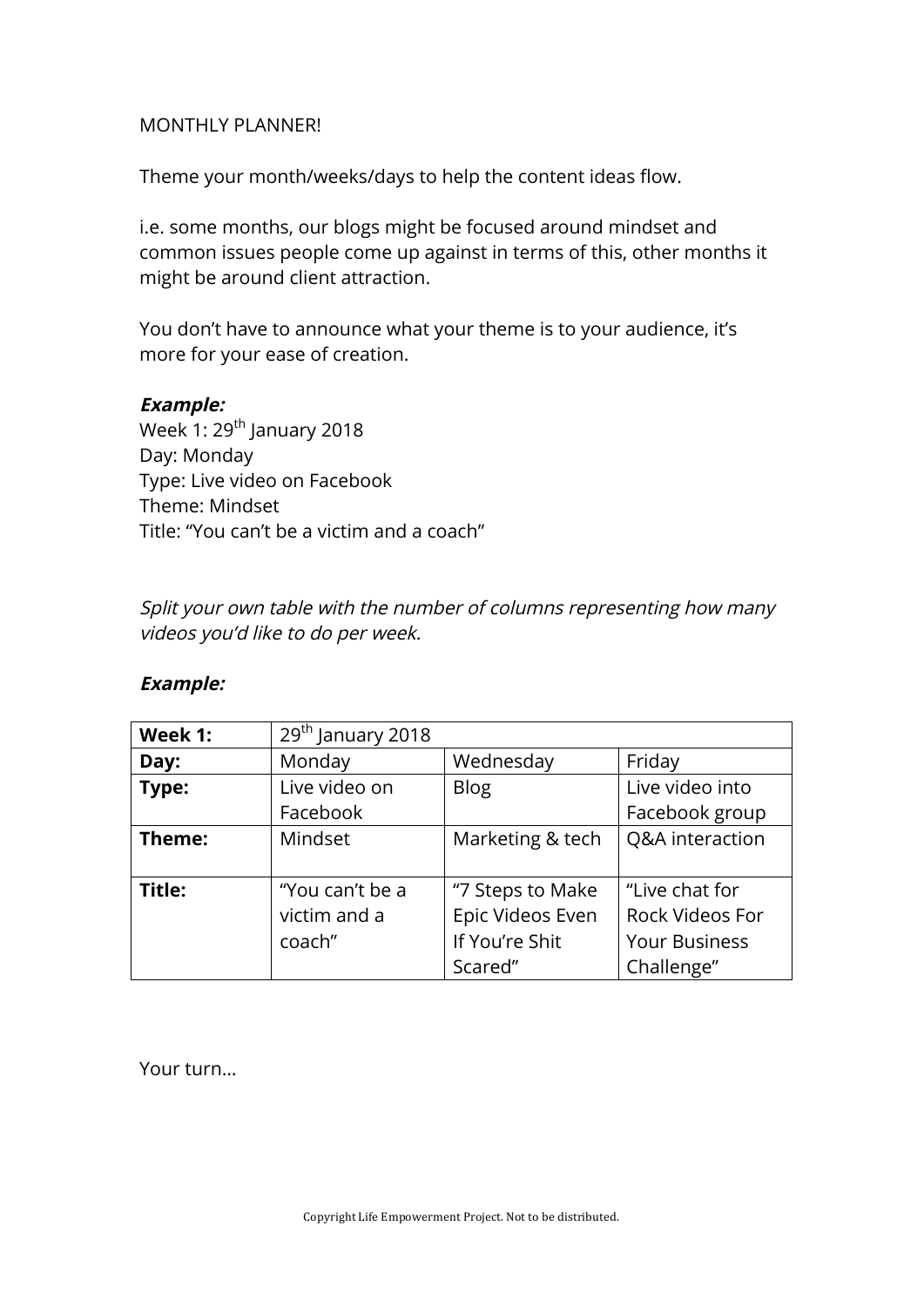| Week 1: |  |  |
|---------|--|--|
| Day:    |  |  |
| Type:   |  |  |
| Theme:  |  |  |
| Title:  |  |  |
|         |  |  |

| Week 2: |  |  |
|---------|--|--|
| Day:    |  |  |
| Type:   |  |  |
| Theme:  |  |  |
| Title:  |  |  |
|         |  |  |

| Week 3: |  |  |
|---------|--|--|
| Day:    |  |  |
| Type:   |  |  |
| Theme:  |  |  |
| Title:  |  |  |
|         |  |  |